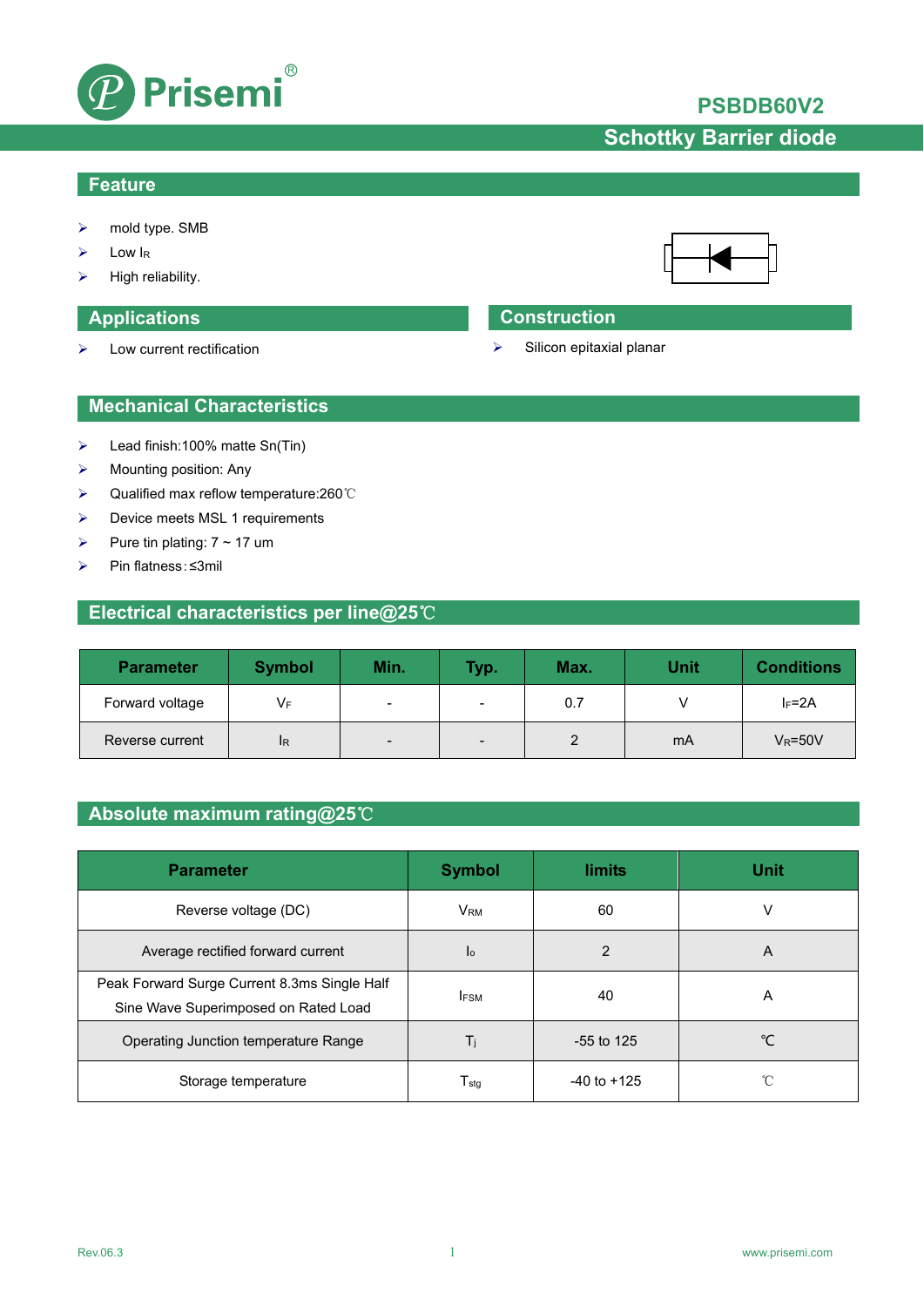# **Schottky Barrier diode PSBDB60V2**

## **Typical Characteristics**



Fig 3.Total Capacitance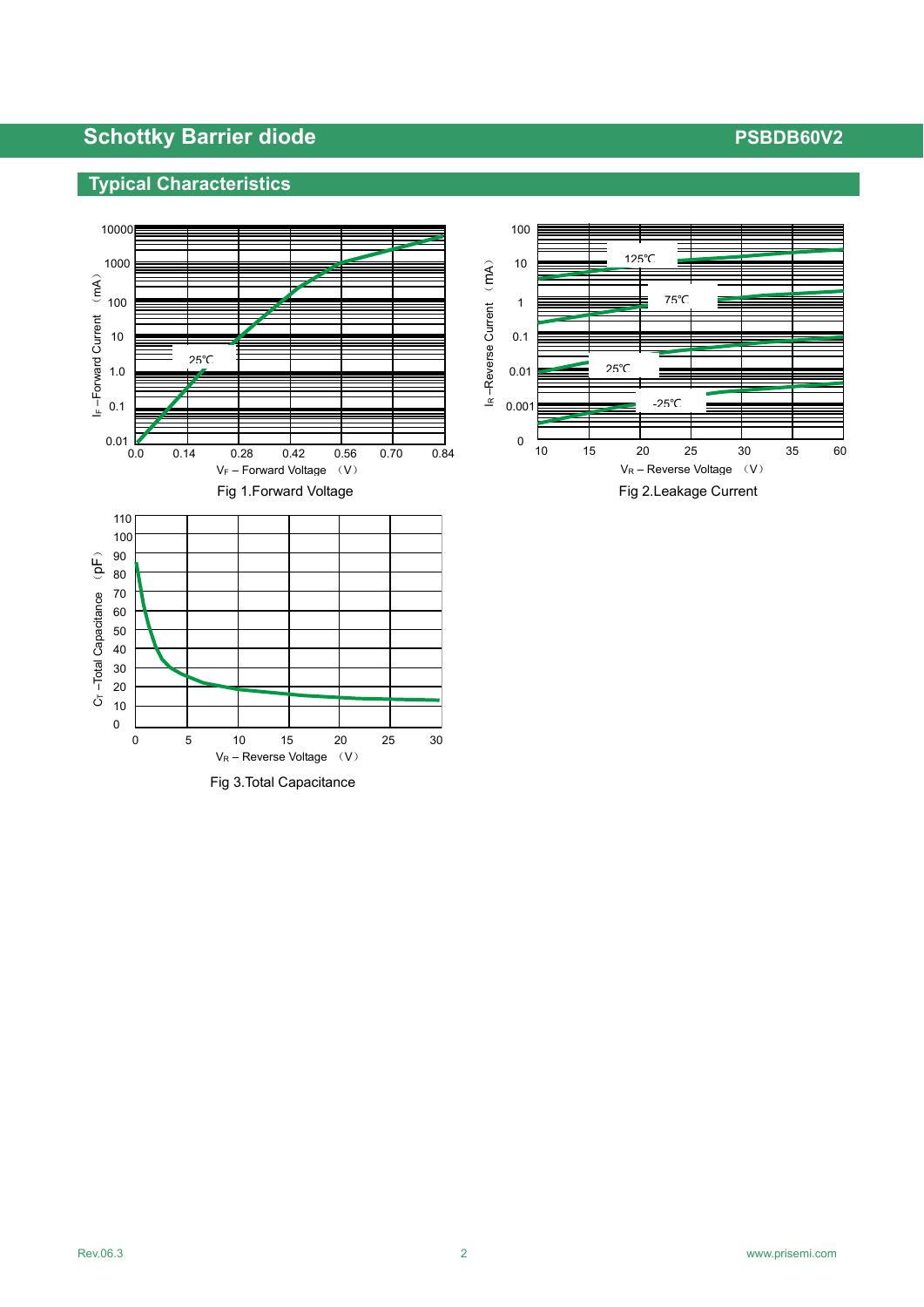# **Schottky Barrier diode PSBDB60V2**

## **Solder Reflow Recommendation**



Peak Temp=257℃, Ramp Rate=0.802deg. ℃/sec



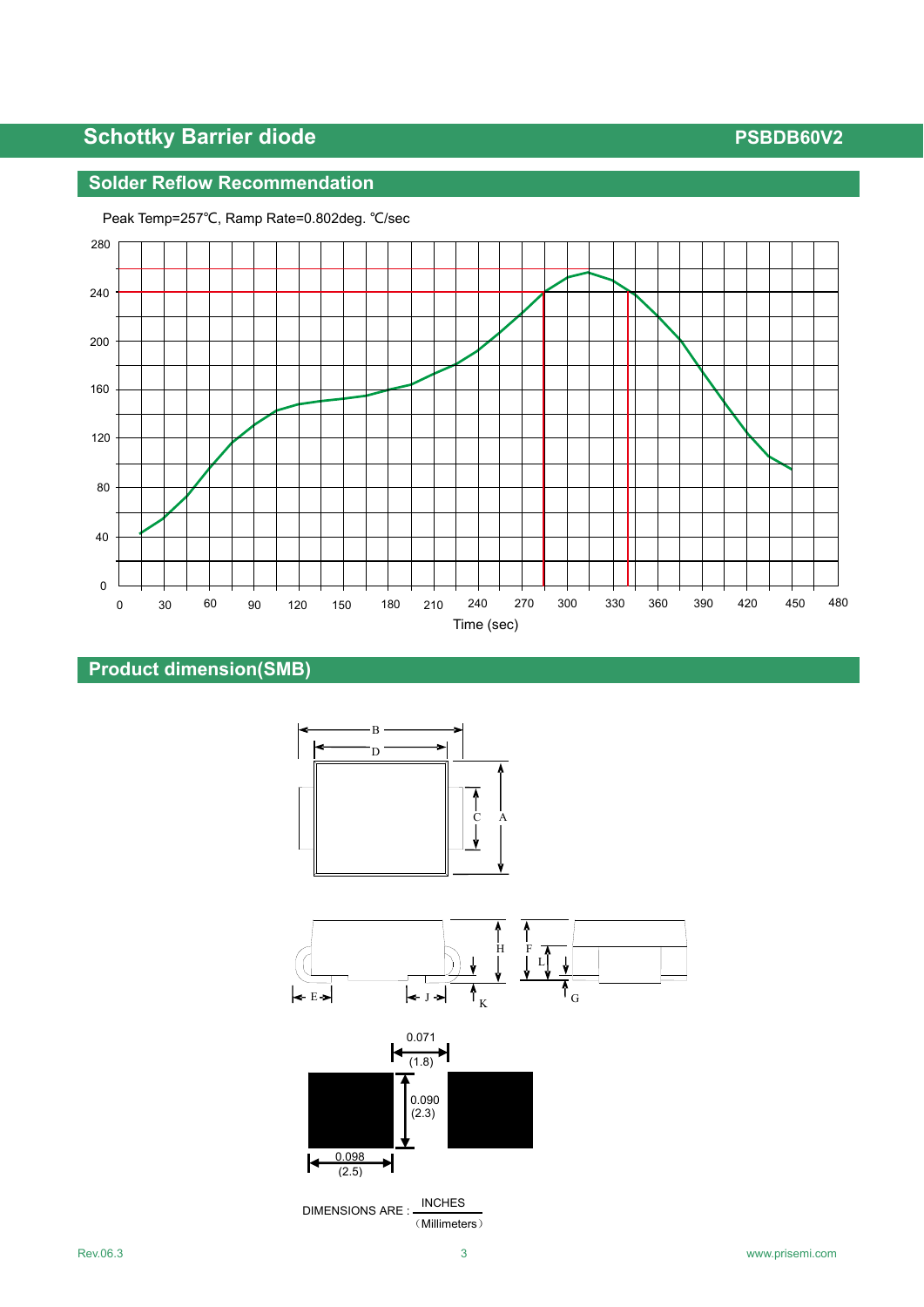# **Schottky Barrier diode PSBDB60V2**

|                  | <b>Inches</b> |            | <b>Millimeters</b> |            |  |
|------------------|---------------|------------|--------------------|------------|--|
| <b>Dimension</b> | <b>MIN</b>    | <b>MAX</b> | <b>MIN</b>         | <b>MAX</b> |  |
| A                | 0.134         | 0.155      | 3.40               | 3.94       |  |
| B                | 0.205         | 0.220      | 5.21               | 5.59       |  |
| С                | 0.075         | 0.083      | 1.90               | 2.11       |  |
| D                | 0.166         | 0.185      | 4.22               | 4.70       |  |
| E                | 0.036         | 0.056      | 0.91               | 1.42       |  |
| F                | 0.073         | 0.087      | 1.85               | 2.10       |  |
| G                | 0.002         | 0.008      | 0.05               | 0.20       |  |
| H                | 0.077         | 0.094      | 1.95               | 2.40       |  |
| J                | 0.043         | 0.053      | 1.09               | 1.35       |  |
| K                | 0.008         | 0.014      | 0.20               | 0.35       |  |
|                  | 0.039         | 0.049      | 0.99               | 1.24       |  |